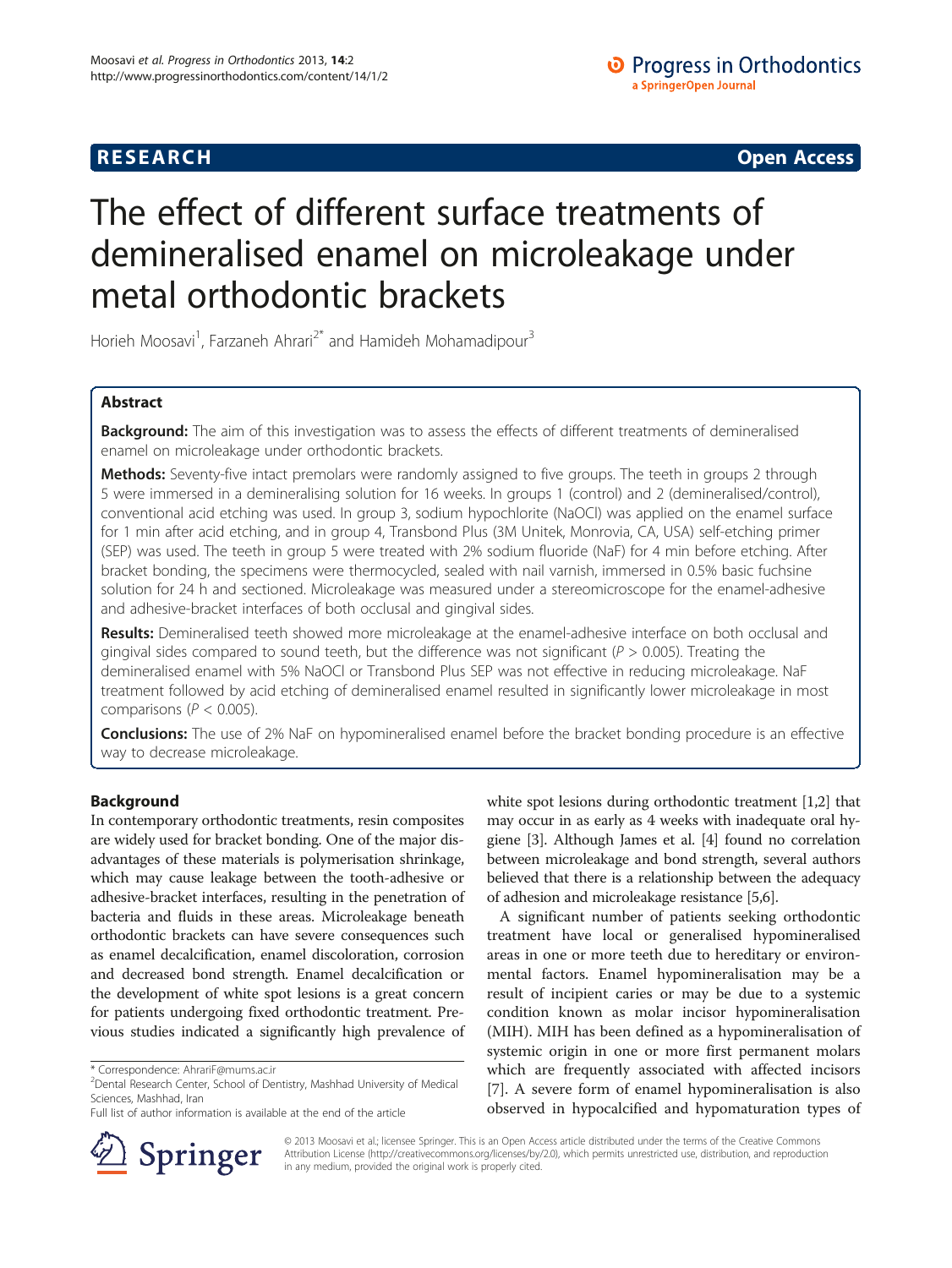amelogenesis imperfecta (AI) [\[8](#page-5-0)], a congenital disease that affects the entire dentition. From a clinical point of view, it may be possible that the decreased adhesion between the adhesive and defective hypomineralised enamel results in a remarkable amount of microleakage under orthodontic brackets bonded to this type of enamel.

A few studies evaluated the adhesion of adhesive resins to hypomineralised enamel and suggested some methods to improve the bonding interface. Pretreatment of hypomineralised enamel with 5% sodium hypochlorite (NaOCl) has been recommended to remove excess enamel proteins (deproteinisation), thus improving the bond strength [\[9](#page-5-0)-[12](#page-5-0)]. Some authors [[13](#page-5-0)] believe that selfetching adhesives bond better to hypomineralised enamel than total-etch systems. It has also been revealed that fluoride treatment before acid etching of enamel caries or hypomineralised enamel can restore the mineral lost during lesion formation while providing etching patterns that are suitable for composite placement [\[14-16\]](#page-5-0).

Previous studies of microleakage under orthodontic brackets evaluated the effects of light curing [[4,17,18](#page-5-0)], type of adhesive [\[6](#page-5-0),[19-21](#page-5-0)] and method of enamel preparation [[22,23\]](#page-5-0), but, to our knowledge, no study has investigated microleakage under orthodontic brackets bonded to hypomineralised enamel. The aim of this study was to compare the effects of several surface treatments including 5% NaOCl, Transbond Plus selfetching primer and 2% sodium fluoride (NaF) on microleakage at the enamel-adhesive-bracket complex for the occlusal and gingival margins of brackets bonded to demineralised enamel.

# Methods

Seventy-five maxillary premolar teeth without caries, cracks and developmental defects were used in this study. The teeth were cleaned with a scaler to remove soft tissue remnants and callus and were stored in a 0.1% thymol solution to inhibit bacterial growth until the time of the experiment. The sample was randomly divided into five groups of 15 teeth each. The first group served as the control, whereas the teeth in other groups were immersed for 16 weeks in a cariogenic solution to produce demineralised enamel. This solution consisted of 2.2 mM CaCl<sub>2</sub>, 2.2 mM NaH<sub>2</sub>PO<sub>4</sub> and 50 mM acetic acid, with pH adjusted to 4.8 using KOH [[24\]](#page-5-0). The specimens were immersed individually in plastic containers with approximately 10 ml of cariogenic solution, and the solution was replaced weekly.

Before bonding, the enamel surface was polished with non-fluoridated pumice slurry and rubber cups for 5 s, rinsed with water and air-dried. Stainless steel standard edgewise second premolar brackets (0.018-in slot; Dentaurum, Ispringen, Germany) were used in this study. The teeth were prepared for bracket bonding according to one of the following surface treatment procedures:

- Group 1 (control). The enamel surfaces of intact teeth were etched with 37% phosphoric acid gel (Ortho Organizers Inc., San Marcos, CA, USA) for 30 s, then rinsed with water for 15 s and dried with an oil-free air source for 10 s. A thin layer of Transbond XT primer (3M Unitek, Monrovia, CA, USA) was later applied on the etched surface, and the bracket was placed at the middle of the clinical crown using Transbond XT adhesive (3M Unitek). The flash material was removed from around the base with a dental explorer, and the adhesive was cured for 10 s from each of the occlusal, gingival, mesial and distal directions (40 s in total) using a light-emitting diode device (Bluephase C8; Ivoclar Vivadent, Schaan, Liechtenstein) at a power density of 650 mW/cm<sup>2</sup> .
- Group 2 (demineralised/control). The bonding procedure was the same as the control group (Group 1), but brackets were bonded on hypomineralised enamel.
- Group 3 (demineralised/NaOCl). After acid conditioning, a 5% sodium hypochlorite solution was applied on the enamel surface for 1 min and then rinsed and dried. The subsequent steps were the same as the control group.
- Group 4 (demineralised/SEP). Transbond Plus selfetching primer (3M Unitek) was activated according to the manufacturers' instructions and rubbed gently onto the enamel surface for 10 s, then thinned with a water- and oil-free air source for 1 to 2 s. Brackets were bonded with Transbond XT adhesive and light cured similarly to the control group.
- Group 5 (demineralised/NaF). A 2% neutral sodium fluoride gel (Sultan Healthcare Inc., Englewood, NJ, USA) was applied on the enamel surface for 4 min. The teeth were then rinsed with water for two consecutive periods of 5 min each to remove any readily soluble reaction products [[15](#page-5-0)], and then the teeth were etched with 37% phosphoric acid gel and bonded similar to the control group.

After bracket bonding, the teeth were stored in distilled water in plastic containers for 24 h at 37°C and then subjected to a thermocycling process. Thermocycling was performed between  $5 \pm 1^{\circ}C$  to  $55 \pm 1^{\circ}C$  for 500 cycles, with a dwell time of 30 s per bath.

# Microleakage evaluation

Dye penetration was used for microleakage assessment. At first, the teeth apices were sealed with sticky wax. The specimens were dried and then coated with two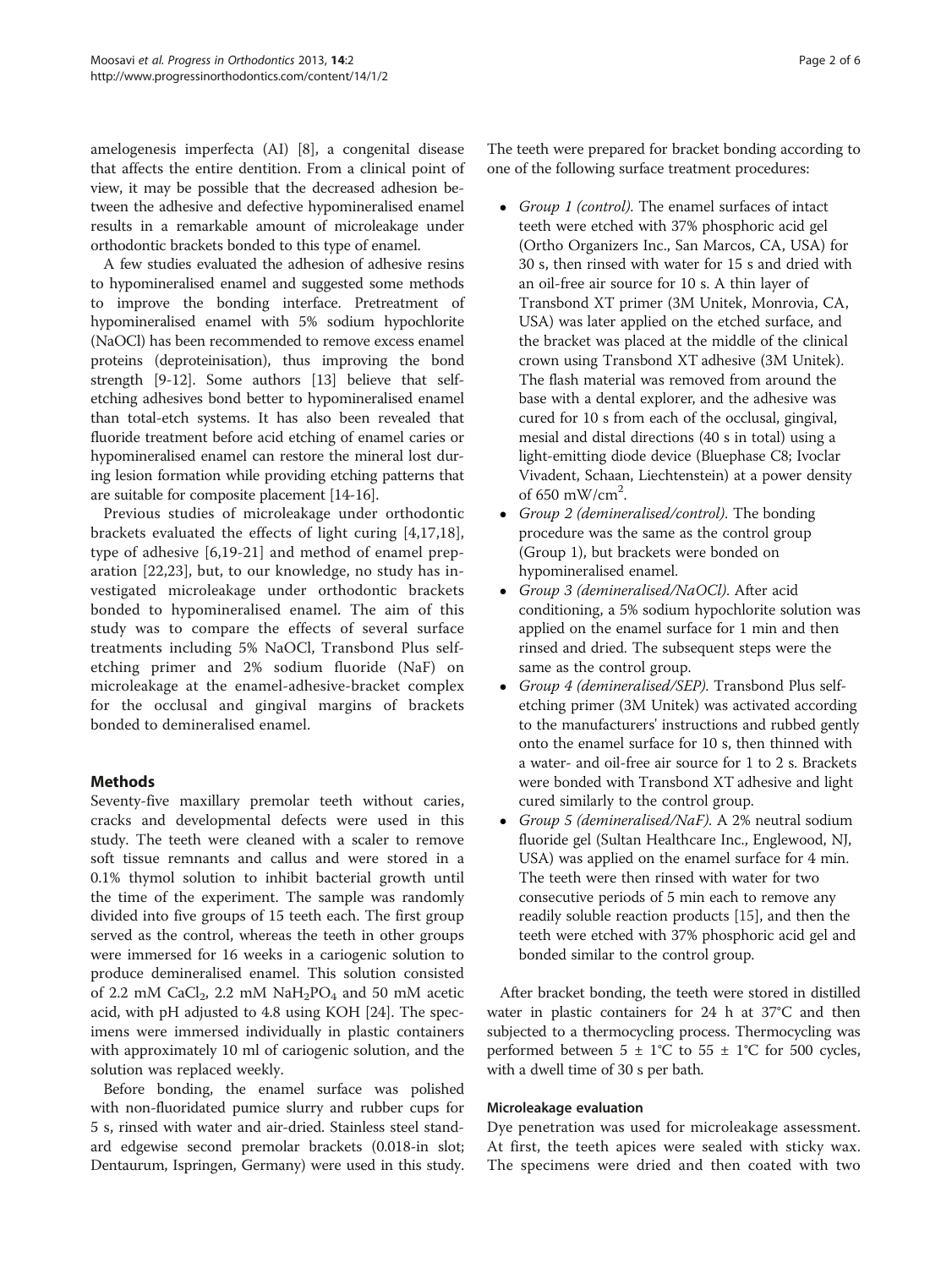<span id="page-2-0"></span>layers of nail varnish so that only 1 mm of the enamel beyond the bracket margins was exposed. The teeth were immersed in 0.5% basic fuchsine solution for 24 h at room temperature, then thoroughly rinsed with tap water and embedded in epoxy resin. Two parallel longitudinal sections were made in a buccolingual direction through the occlusal surface using a low-speed diamond saw (D&Z, Switzerland).

One calibrated examiner evaluated the sections under a stereomicroscope (Dino-Lite Pro, AnMo Electronics Corp, Taiwan) at ×50 magnification. Microleakage was determined by measuring the deepest dye penetration from the occlusal and gingival margins of the brackets at both the enamel-adhesive and adhesive-bracket interfaces using an electronic digital callipers; the data were recorded in a range from 0.0 to 5.0 mm. To examine the measurement error, 15 specimens were randomly selected and re-examined 2 weeks later.

# Statistical analysis

For each specimen, the microleakage values of the gingival and occlusal sides were achieved by calculating the mean microleakage of each side measured from two sections. Comparisons of the microleakage values were made individually for occlusal and gingival sides at each of the enamel-adhesive and adhesive-bracket interfaces. Statistical analysis was performed by SPSS (Statistical Package for the Social Sciences, Version 16, Chicago, IL, USA) software, using Kruskal-Wallis and Mann-Whitney U tests with Bonferroni correction. For each of the enamel-adhesive and adhesive-bracket interfaces, the measurement error was calculated using the Dahlberg formula ( $s^2 = \sum d^2/2n$ ), and the systemic error was determined by Wilcoxon signed-rank test. The level of significance was predetermined at  $P < 0.05$ .

# Results and discussion

# Results

The measurement error was calculated to be 0.059 mm for the enamel-adhesive and 0.026 mm for the adhesivebracket interfaces. The intra-examiner systemic error was not significant between the two measurements ( $P = 0.119$ ) for the enamel-adhesive and  $P = 0.593$  for the adhesivebracket interfaces).

Table 1 presents the descriptive statistics and comparisons of microleakage values between the study groups and between the occlusal and gingival sides of each group. No significant difference was found in any of the study groups between microleakage values of the occlusal and gingival sides, either at the enamel-adhesive or at the adhesivebracket interfaces ( $P > 0.05$ ; Table 1). The Kruskal-Wallis test exhibited significant differences in microleakage values of the occlusal and gingival sides at the enameladhesive and adhesive-bracket interfaces among the study groups (Table 1). Between group comparisons by Mann-Whitney  $U$  test revealed that at the enameladhesive interface, group 5 (demineralised/NaF) had a statistically lower amount of microleakage than the other study groups ( $P < 0.005$ ; Table 1). Demineralised teeth prepared by conventional acid etching (group 2) revealed

Table 1 Descriptive statistics and comparison of microleakage values between the study groups for occlusal and gingival sides

| Interface                   | Group                       | Occlusal                                      |              |              |                         | Gingival                                      |              |                |                                | <b>Statistical</b> |
|-----------------------------|-----------------------------|-----------------------------------------------|--------------|--------------|-------------------------|-----------------------------------------------|--------------|----------------|--------------------------------|--------------------|
|                             |                             | Descriptive values (mm)<br><b>Percentiles</b> |              |              | Pairwise<br>comparisons | Descriptive values (mm)<br><b>Percentiles</b> |              |                | <b>Pairwise</b><br>comparisons | significance       |
|                             |                             |                                               |              |              |                         |                                               |              |                |                                |                    |
|                             |                             | Enamel-adhesive                               | 1 (Control)  | $\mathbf 0$  | $\mathbf{0}$            | 0.39                                          | a            | $\mathbf{0}$   | $\Omega$                       | 0.84               |
| 2 (Demineralised/control) 0 |                             |                                               | $\mathbf{0}$ | 1.39         | $\overline{a}$          | $\mathbf{0}$                                  | $\mathbf{0}$ | 1.99           | a                              | $P = 0.358$        |
| 3 (Demineralised/NaOCl)     | $\mathbf 0$                 |                                               | $\mathbf{0}$ | 1.27         | $\overline{a}$          | 0                                             | $\circ$      | 1.34           | a -                            | $P = 0.749$        |
| 4 (Demineralised/SEP)       | $\mathbf{0}$                |                                               | 0.31         | 0.95         | - a                     | $\mathbf{0}$                                  | 0.72         | 1.24           | $\overline{a}$                 | $P = 0.409$        |
| 5 (Demineralised/NaF)       | $\mathbf{0}$                |                                               | $\mathbf{0}$ | $\Omega$     |                         | 0                                             | $\Omega$     | $\mathbf{0}$   |                                | $P = 0.317$        |
| Statistical significance    | $P = 0.007$                 |                                               |              |              |                         | P < 0.001                                     |              |                |                                |                    |
| Adhesive-bracket            | 1 (Control)                 | 0                                             | $\mathbf{0}$ | $\mathbf{0}$ |                         | $\mathbf 0$                                   | $\mathbf{0}$ | $\mathbf{0}$   |                                | $P = 0.505$        |
|                             | 2 (Demineralised/control) 0 |                                               | $\Omega$     | $\circ$      | $\mathsf b$             | $\mathbf{0}$                                  | $\Omega$     | $\Omega$       | $\mathsf{b}$                   | $P = 0.718$        |
|                             | 3 (Demineralised/NaOCl)     | $\overline{0}$                                | $\Omega$     | $\mathbf{0}$ |                         | $\mathbf{0}$                                  | $\Omega$     | $\mathbf{0}$   | $\mathsf{b}$                   | $P = 0.239$        |
|                             | 4 (Demineralised/SEP)       | 0                                             | $\Omega$     | 0.44         |                         | $\mathbf{0}$                                  | 0            | 0.87           |                                | $P = 0.184$        |
|                             | 5 (Demineralised/NaF)       | 0                                             | $\mathbf{0}$ | $\mathbf{0}$ | $\mathsf b$             | 0                                             | $\mathbf{0}$ | $\overline{0}$ | b                              | $P = 0.336$        |
|                             | Statistical significance    | $P = 0.009$                                   |              |              |                         | P < 0.001                                     |              |                |                                |                    |

<sup>a</sup> statistically significant difference with group 5; <sup>b</sup> statistically significant difference with group 4.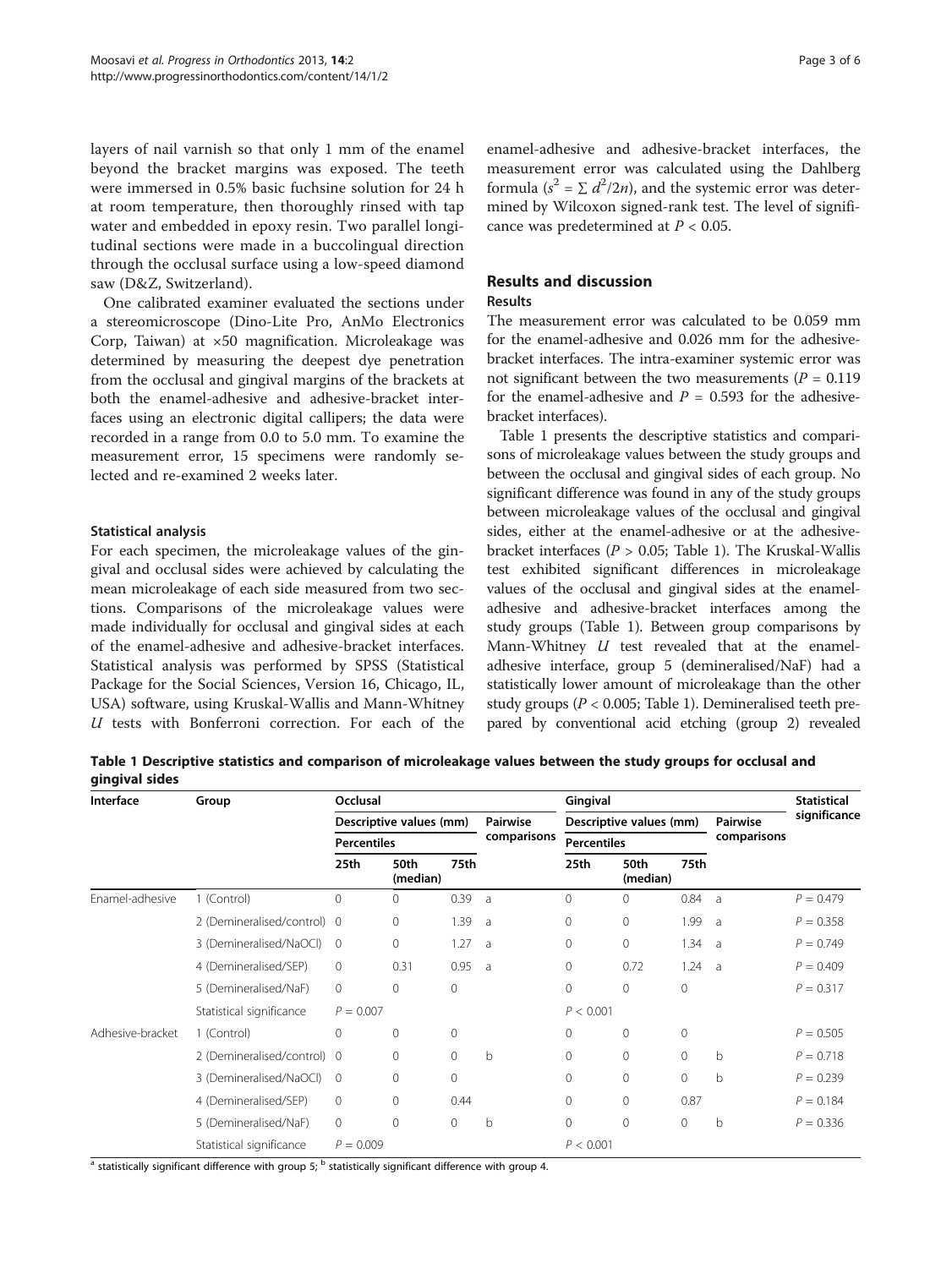greater microleakage values at the enamel-adhesive interface on both the occlusal and gingival sides compared with those of the control group (group 1), but the difference was not statistically significant ( $P > 0.005$ ). When the adhesivebracket interface was considered, group 4 (demineralised/ SEP) displayed significantly higher microleakage values than did groups 2 (demineralised/control) and 5 (demineralised/ NaF) along both occlusal and gingival margins ( $P < 0.005$ ; Table [1](#page-2-0)). Group 4 (demineralised/SEP) also revealed significantly more microleakage than group 3 (demineralised/ NaOCl) at the adhesive-bracket interface of the gingival side ( $P < 0.005$ ; Table [1](#page-2-0)). Pairwise comparisons between microleakage values of other groups were not statistically significant either at the enamel-adhesive or at the adhesivebracket interfaces ( $P > 0.005$ ). Figure 1 demonstrates no microleakage, while Figure 2 illustrates microleakage at the enamel-adhesive interface under the bracket.

#### Discussion

The present study investigated the effects of several preparation methods of demineralised enamel on microleakage under metallic orthodontic brackets. The dye penetration with 0.5% basic fuchsine solution was used for microleakage assessment due to its accuracy and cost-effectiveness and to provide results comparable with those of previous studies.

The high prevalence of incipient caries in patients undergoing fixed orthodontic treatment has been an issue of concern for many years, provoking researchers to find treatment modalities to counteract this phenomenon. It is believed that microleakage at the adhesive-bracket interface may cause bracket detachment while microleakage at the enamel-adhesive interface is conductive to the occurrence of white spot lesions [[17\]](#page-5-0). Because hypomineralised enamel is more porous and has less mineral content than sound enamel

[[25-27\]](#page-5-0), it is possible that microleakage occurs more extensively under brackets bonded to this type of enamel. Microleakage in these teeth may result in more destructive outcomes because hypomineralised enamel is more susceptible to development of caries than sound enamel [\[7,26,28\]](#page-5-0).

In groups 2 to 4, microleakage occurred predominantly at the enamel-adhesive than at the adhesive-bracket interface, implying that in hypomineralised enamel, microleakage may cause more cases of enamel demineralisation than bracket detachment, a phenomenon that is certainly undesirable. The gingival side generally exhibited higher microleakage value compared with that observed on the occlusal side for both the enamel-adhesive and adhesivebracket interfaces, but the difference was not statistically significant for any of the study groups. Several studies [[6,18,19,22\]](#page-5-0) have reported statistically greater microleakage in the gingival rather than the occlusal margins, ascribing this difference to either the surface curvature anatomy which may result in relatively thicker adhesive at the gingival side [\[6,19\]](#page-5-0) or to a curing method that applies light purely from the occlusal side [\[18,22](#page-5-0)]. To counteract the effect of light direction on microleakage, we applied light from four sides of the bracket.

In this study, hypomineralised teeth prepared by conventional acid etching showed greater microleakage than etched sound enamel at the enamel-adhesive interface of both the occlusal and gingival sides, but the difference was not statistically significant. Pretreatment of hypomineralised enamel with a 5% NaOCl solution did not have a significant effect on microleakage. Several authors [\[9,10](#page-5-0)] recommended pretreatment of MIHaffected teeth with 5% NaOCl to improve bonding, but there is no study that has evaluated the effects of deproteinisation on the amount of microleakage under brackets bonded to teeth with hypomineralised defects.



Figure 1 Microleakage was not seen under a metal bracket. Figure 2 Microleakage at the enamel-adhesive interface.

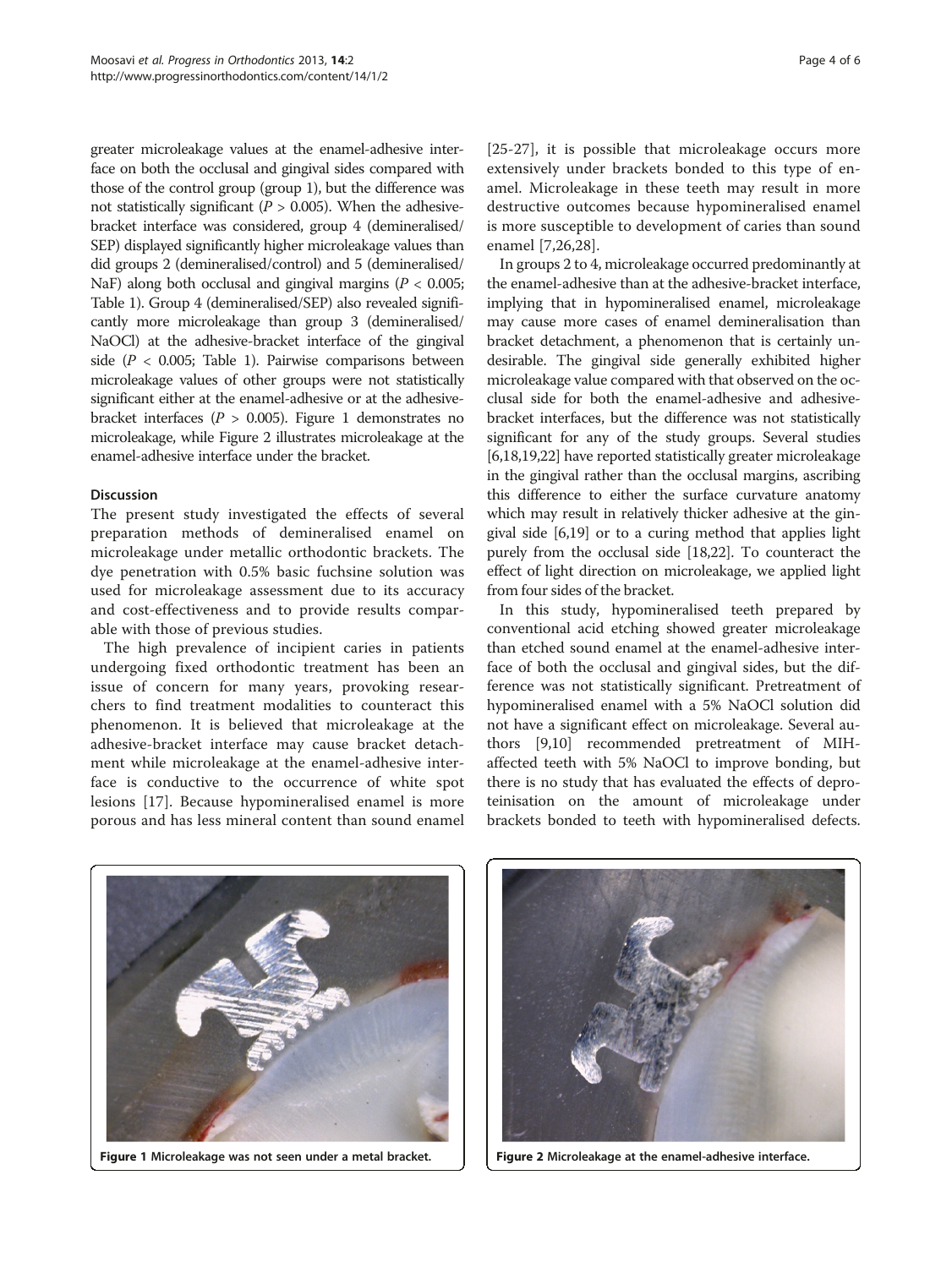There are controversies [\[11,12,29](#page-5-0)] regarding the use of NaOCl either before or after acid etching. William et al. [[10\]](#page-5-0) recommended initial etching of the hypomineralised defect with 37% phosphoric acid, applying 5% NaOCl and then re-etching the enamel surface before resin placement. It is possible that the latter technique provides better bonding and reduces the amount of microleakage, but further research is required to confirm this assumption.

In restorative dentistry, William et al. [\[13](#page-5-0)] were the first to explore the effects of self-etching adhesives on hypomineralised enamel, reporting better bonding of a self-etching adhesive than a total-etching system to this type of enamel. Self-etching primers are also becoming popular in orthodontic treatments because they can simplify orthodontic bonding procedures by decreasing bonding steps and thus reduce chair time. Transbond Plus is an orthodontic self-etching primer with a pH of about 1 that has shown promising results in several studies [\[30,31](#page-5-0)]. In this study, preparation of hypomineralised enamel with Transbond Plus self-etching primer caused significantly higher microleakage at the adhesive-bracket interface than when the conventional acid-etching or NaF treatment were used. This finding corroborates the results of Uysal et al. [[22\]](#page-5-0) and Hammamci et al. [[23\]](#page-5-0) who reported that brackets bonded with self-etching primer revealed significantly higher microleakage at the gingival side compared to that observed with conventional acid etching. However, in the above mentioned studies [[22,23](#page-5-0)], the statistical difference between the microleakage scores of self-etching and conventional acid etching was noted at the enamel-adhesive rather than the adhesivebracket interface.

In the present study, NaF-treated demineralised enamel revealed the best microleakage resistance, showing statistically lower microleakage values at the enamel-adhesive interface compared to that observed in the other study groups. It has been reported that after acid etching of fluoride-treated caries-like lesions with 20% to 40% unbuffered acid phosphoric solutions, the surface morphology resembled that described for etched sound enamel, although the effect varied with the length of exposure to the etching agent [[14](#page-5-0)-[16](#page-5-0)]. Schimidlin et al. [\[32\]](#page-5-0) reported that fluoride-treated, acid-etched demineralised enamel allowed good penetration of a bonding agent. The low microleakage scores observed in the hypomineralised/NaF group may be related to adequate resin adhesion and high bond strength, as observed by previous authors [\[32,33](#page-5-0)]. However, the statistically lower amount of microleakage in NaF-treated hypomineralised enamel compared to that observed in sound enamel suggests that other factors contribute to reducing microleakage. The precipitation of calcium fluoride on the surface of NaF-treated hypomineralised enamel may have a great inhibitory

effect on microleakage. To clarify this assumption, further research is required to determine the amount of microleakage in NaF-treated sound enamel.

The findings of this study revealed that the application of 2% sodium fluoride gel for 4 min before acid etching is a suitable way to reduce the amount of microleakage while promoting re-mineralisation of the underlying lesions in teeth with hypomineralised defects. This may have great clinical implications when one considers the high prevalence and the rapid development of dental caries in patients with hypomineralised enamel [\[7,26,28\]](#page-5-0). A limitation of this study was that it determined the shortterm microleakage, while in clinical conditions, brackets are generally left in the mouth for approximately 2 years or even more. Further research is required to investigate the effect of enamel treatment with other re-mineralising agents or use of self-etching primers with different acidity on the reduction of microleakage under brackets bonded to hypomineralised enamel.

# Conclusions

The following conclusions were drawn after the experiment:

- 1. Brackets bonded to acid-etched demineralised enamel showed higher microleakage than did acid-etched sound enamel at the enamel-adhesive interface on both the occlusal and gingival sides, but the difference was not statistically significant.
- 2. In demineralised enamel, microleakage occurred mainly at the enamel-adhesive than the adhesive bracket interface, proposing a greater risk of enamel demineralisation upon occurrence of microleakage.
- 3. Enamel deproteinisation with a 5% sodium hypochlorite solution failed to reduce microleakage under brackets bonded to demineralised enamel.
- 4. The use of Transbond Plus self-etching primer for preparation of demineralised enamel significantly increased microleakage at the adhesive-bracket interface on both sides of the brackets compared to that observed with conventional acid etching or NaF treatment.
- 5. The application of 2% sodium fluoride gel for 4 min before acid etching of demineralised enamel significantly reduced microleakage at the enameladhesive interface on both sides of the brackets compared to that observed in other study groups.

#### Competing interests

The authors declare that they have no competing interests.

#### Authors' contributions

HM (Moosavi) carried out the microleakage assessment. FA supervised the bonding procedure and drafted the manuscript. HM performed the surface treatments and prepared the specimens for microleakage assessment. All authors read and approved the final manuscript.